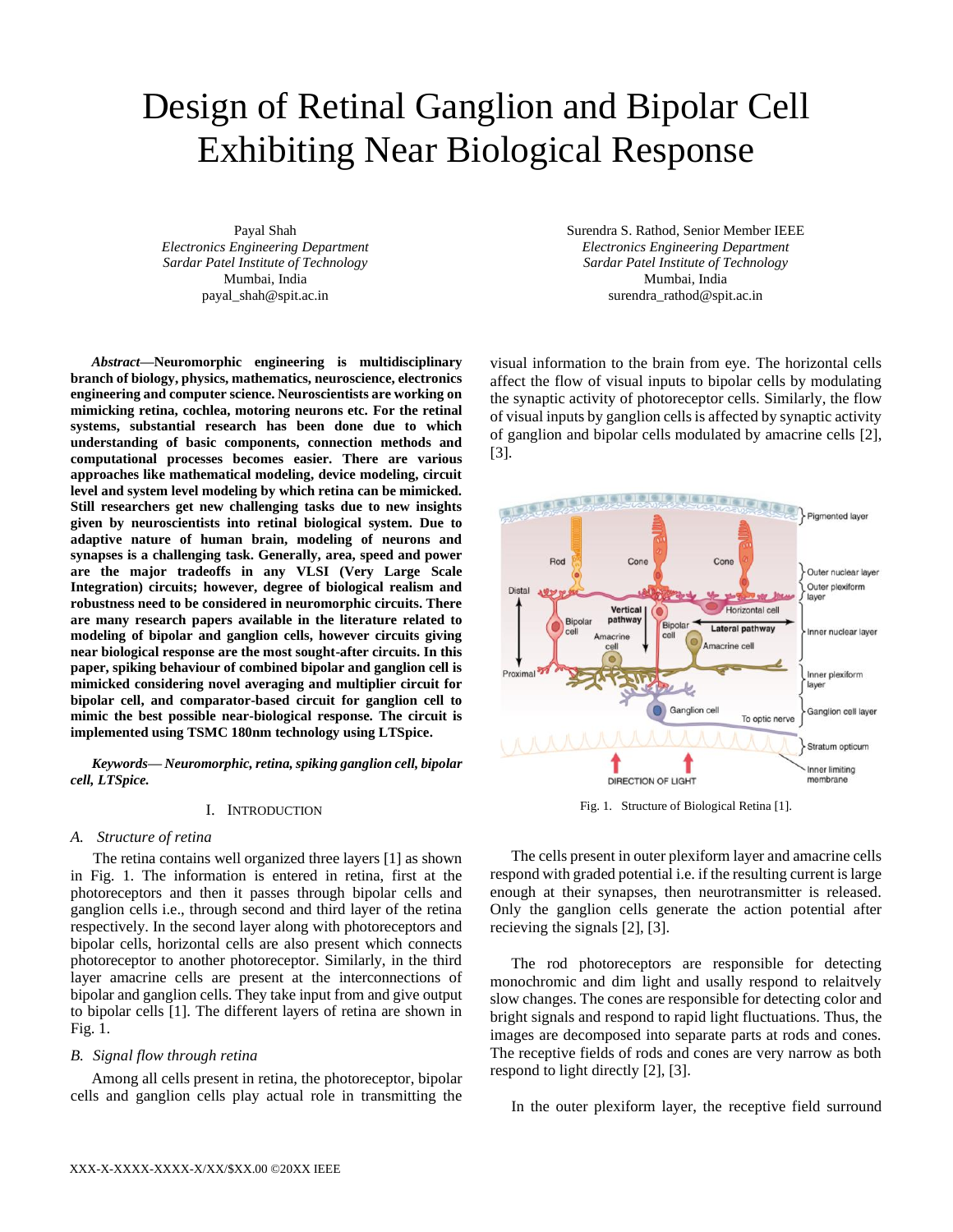effect of bipolar cell is produced by horizontal cells by filtering the responses of central photoreceptors on basis of responses of surrounding photoreceptors. The type of biploar cell is decided on basis of the stimulus condition which produces a depolarizing response. Bipolar cells are of 2 types, based on the responses to neurotransmitter called glutamate, which depolarizes off bipolar cells and hyperpolarizes on bipolar cells. Dark objects in lighter background are detected by off bipolar cells, while light objects in darker background are detected by on bipolar cells.

The ganglion cells have voltage-gated sodium channels. On depolarization by glutamate released by bipolar cells, they generate action potentials. The receptive field configuration of a retinal ganglion cell is determined by the receptive fields of bipolar cells with which retinal ganglion cell synapses. The retinal ganglion cells that synapse with off bipolar cells will have off-center/on-surround receptive fields and are called off ganglion cells. The response of ganglion cell would be exactly reverse when connected to on bipolar cells [2], [3].

Amacrine cells connect laterally with similar type of cells and vertically with ganglion and bipolar cells. These cells produce the movement sensitive response, enhance the centersurround effect in ganglion cell receptive fields and connect rod to cone bipolar cells, allowing ganglion cells to respond to the entire range of light levels [2], [3].



Fig. 2. Information flow in retina [5].

Fig. 2 shows the signal flow pathway in retina reported in [5]. In this, (A) depicts Vertical pathway. Signals flow through synapse formed by neurotransmitters in outer plexiform layer from photoreceptors to Bipolar to Ganglion Cells, feeding the retina output to brain. (B) depicts Lateral pathway. In the outer layer, Horizontal Cells are connected through gap junctions and collate visual signals laterally and then feedback to photoreceptors at Outer Plexiform Layer. In the inner layer, Amacrine Cells also collate laterally through electrical or conventional synapses and then feedback to Bipolar Cells or synapse to Ganglion Cells at Inner Plexiform Layer. (C)

indicates graded and action potentials. Horizontal bar represents stimulus timing (500 to 1000ms), and Vertical bar is 5mV.

# II. LITERATURE SURVEY

Mahowald and Mead modeled the first silicon retina including modeling of out plexiform layer [6]. Silicon retina consists of transistors and photosensors made up of silicon mixed with impurities, wires and resistors made up of polysilicon and low-resistance wires made up of metal lines. The photoreceptor mimics the slow adaptive behaviour of cones in the biological retina using a photosensitive element and a feedback loop. The photosensor produces current in proportion of number of photons absorbed. The amplification of the difference between instantaneous photocurrent and its longterm average level is done through feedback loop. This circuit's output voltage is in proportion of logarithm of light intensity.

The Zaghloul and Boahen retina model [7] includes outer segments of cone that supply photocurrent to cone terminals and excite the horizontal cells. It modulates cone to horizontal cell excitation and cone gap junction through electric coupling of cone and horizontal cells to their neighbors by gap junctions. The narrow and wide field amacrine cell excitation is achieved by cone signals flowing from on bipolar and off bipolar cells to ganglion cells. The silicon retina outputs are a combination of behavior of on and off center wide field transient and narrow field sustained ganglion cells [8].

S. Usui formulated the ionic currents for bipolar cells [9]. This model utilized five different ionic currents identified in bipolar cells and described by mathematical formulation like the Hodgkin and Huxley equations [10]. In this, authors obtained voltage and current responses. It requires re-estimation of parameters for bipolar cells for mammals. Hence, reproduction of behavior of ganglion cell was experimental condition dependent.

To encode visual information, it is very important to understand response of ganglion cells [11]. In [12] authors presented on and off ganglion cell models that can capture intrinsic electrophysiological behaviors of ganglion cells. For example, on and off cells respond in opposite manner to increment or decrement in light intensity. However, authors have not suggested any way to stimulate on cells over off cells.

In [13], the researchers presented a continuum network model of retina, with active implementation of retinal ganglion cell tissue layer and passive implementation of deeper cell layers. First continuum multi-domain model for representing all main retinal ganglion cells was reported in [14]. It was limited only to specific types of ganglion cells. To match the theoretical models with real biological model, model with current activated through hyperpolarization was also reported in [15]. Tianruo Guo et al. suggested that biological responses can be recreated by on and off cells through morphological variations [16]. Use of morphologically realistic modelling would be helpful to study the propagation of action potentials through complex retinal ganglion cell's structure after intracellular stimulation [17].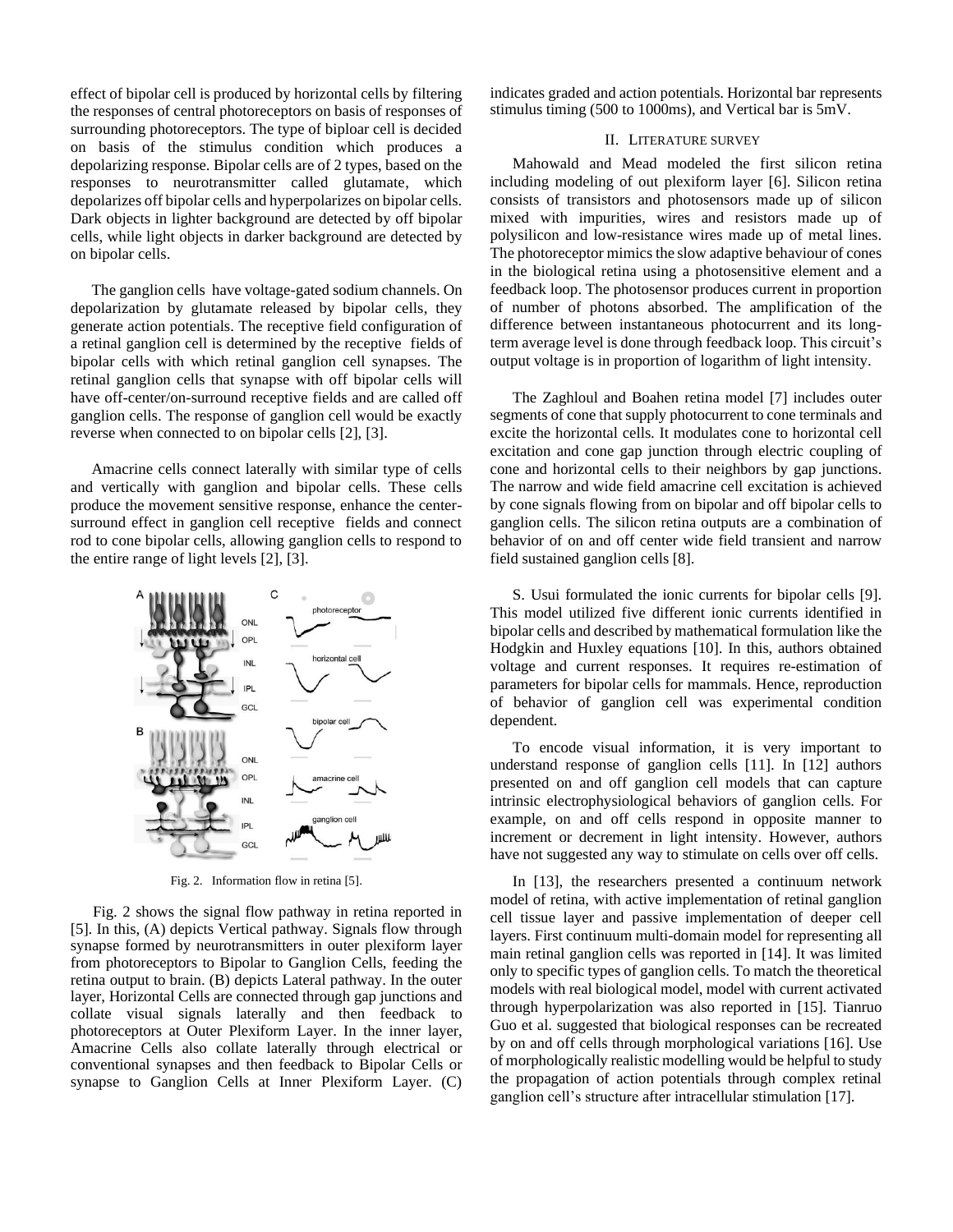Jonathan B. Demb et al. described the factors responsible for linear or non-linear response of ganglion cells [18]. The Yganglion cell receptive field contains two excitatory mechanisms: linear over narrow field (through input from bipolar cells), and nonlinear over wide field (through input from amacrine cells) [18]. The off inputs are typically dominant. The peripheral shift modulates the intensity of these inputs in opposite directions, enhancing the on pathway and diminishing the off pathway [19].

Table 1. shows biological output waveforms of retinal cells reported in literature, used for verifying the result of proposed system. Concluding from the published literature, it has been seen that most developed models work under typical conditions. For a large diverse conditions, adaptiveness of models is under research. For designing different biological models, trade-off involves efficiency, power consumption, speed, compactness, complexity, and biological exactness.

Considering the recent discovery of effect of TRP channel, modeling of bipolar cell action potential is under research. Design of combination of bipolar and ganglion circuit to imitate the firing dependent on surrounding light intensity and contrast is required [20]. Hence, from this the inspiration has been taken to design the circuit for bipolar and ganglion cell, which has characteristics of change in spiking rates with respect to change in light intensity of photoreceptor.

# III. PROPOSED STRUCTURE OF BIPOLAR AND GANGLION CELL

The proposed structure to combine the bipolar and ganglion cell is shown in Fig. 3. There are seven photoreceptors, one would be at center and other six are surrounding it. They are modeled with current sources. This input is given to bipolar cell which contains averaging and multiplying circuits shown in Fig. 4 and Fig. 5. The output of bipolar cell  $(V_{out})$  is given as input to ganglion cell comparator-based circuit. Input and output are in the form of current ranging from 100pA to 1µA for proposed current-based circuit.



Fig. 3. Proposed combined structure of bipolar and ganglion cells

As discussed in introduction section, the input of the circuit is managed by photoreceptor and horizontal cell. Generally, the photoreceptor is mimicked with the help of photodiode. The output current of it is passed through horizontal cell to filter and feeds further to proposed circuit. Central photoreceptor is connected to six other photoreceptors through horizontal cell.

The bipolar circuit uses translinear principle given in [25] and consists of an average current computation circuit and multiplier circuit. The proposed circuits for average current computation and multiplier are shown in Fig. 4 and Fig. 5. Current from all seven photoreceptors are given to PMOS based current mirror circuits and added to a NMOS connected node. To this node, average value is generated through two current mirror circuits. To avoid non-linearities, high aspect ratio is kept for transistors. The current at output is,

$$
I_{out} = \left(\frac{I_{in}}{I_{avg}}\right) * I_k
$$

where  $I_{in}$ ,  $I_{avg}$  and  $I_k$  are the currents from central photoreceptor, average and constant reference current (10nA) respectively. Iout is going to give the relative intensity of central photoreceptor. Width of all transistors shown in Fig. 4 is 2µm.



Fig. 5. Multiplier stage of bipolar cell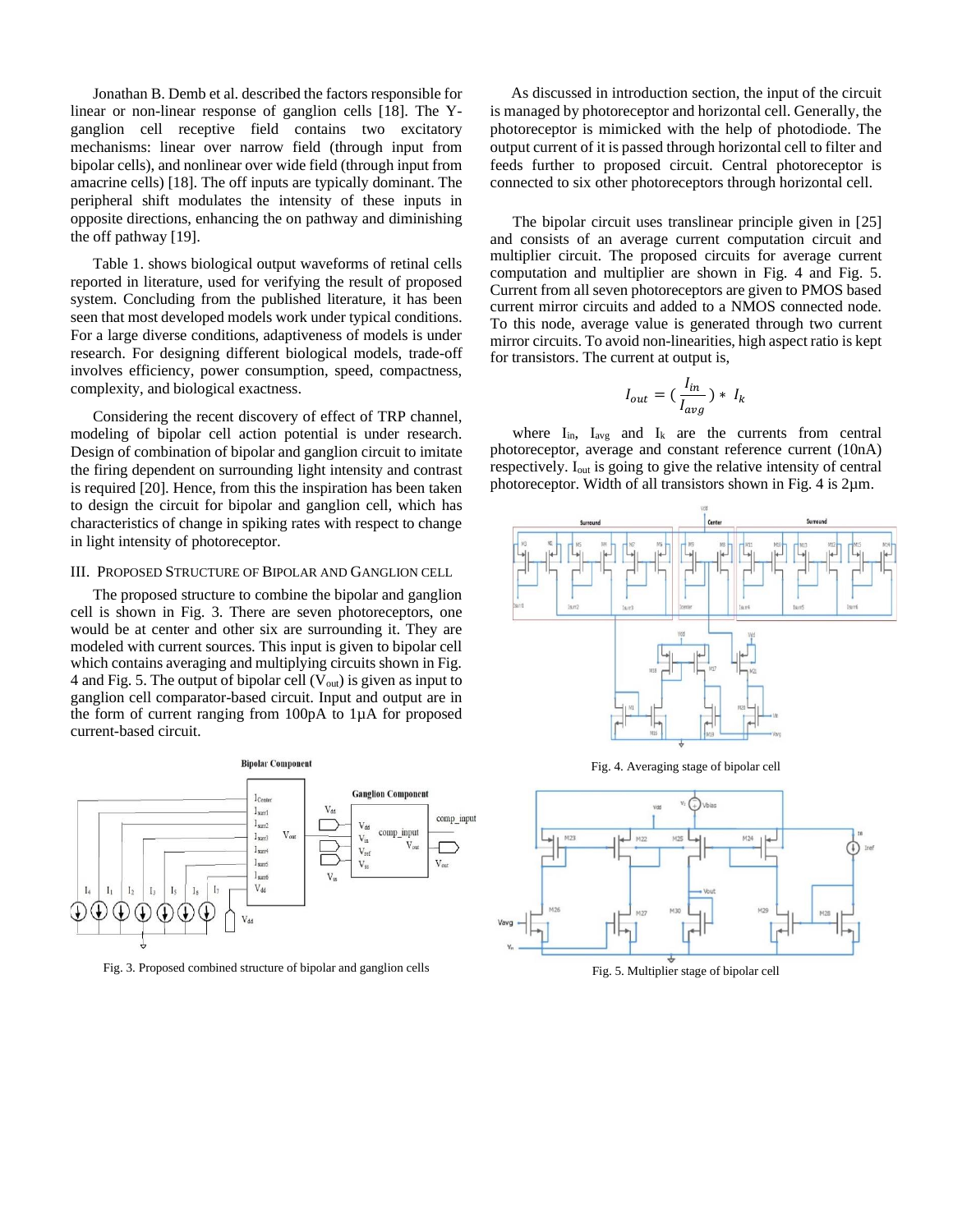|                     |                                                                                                                                                                                                                                                                                                                                                                   | response is 15-20mV and exceeds the stimulus.[21]                                                                                                                                                                                                                                                                                                          |
|---------------------|-------------------------------------------------------------------------------------------------------------------------------------------------------------------------------------------------------------------------------------------------------------------------------------------------------------------------------------------------------------------|------------------------------------------------------------------------------------------------------------------------------------------------------------------------------------------------------------------------------------------------------------------------------------------------------------------------------------------------------------|
| Cone photo receptor | 7<br>Time (s)                                                                                                                                                                                                                                                                                                                                                     | The input stimulus is a step light flash of 620nm with incident flux of 8.3*10^3<br>photons per micrometer square for a duration of 1s [22]                                                                                                                                                                                                                |
|                     | <b>CONE PHOTORECEPTOR</b>                                                                                                                                                                                                                                                                                                                                         | Cone response when a bright light is flashed for 1s. The hyperpolarization potential<br>is around 10mV.[21]                                                                                                                                                                                                                                                |
| Horizontal cell     | GLUTAMATE-RELEASING<br>HORIZONTAL CELL                                                                                                                                                                                                                                                                                                                            | The response is for duration of 1s stimulus. It has peak value of 45mV combining<br>the features of rod and cone [21]                                                                                                                                                                                                                                      |
| Bipolar cell        | <b>ON-BIPOLAR CELL</b><br>(APB)<br>43.5.0<br>A<br>$10 \text{ mV}$<br>500 m<br>$VRest = -43 mV$                                                                                                                                                                                                                                                                    | Bipolar cell response for duration of 1s stimulus. The depolarization is roughly<br>around 10mV.[21]<br>The bipolar cell responses are for various intensities. When the light is flashed<br>for a duration of 50ms, the max depolarization peak reached is between 3.9mV to<br>26mV and the lowest hyperpolarization peak is between -1mV to -11.5mV.[23] |
| Ganglion cell       | 100<br>Current $(\mu A)$<br>$\circ$<br>$-100$<br>$-200$<br>160<br>40<br>60<br>120<br>140<br>$\circ$<br>20<br>80<br>100<br>Time (ms)<br>$\boldsymbol{a}$<br>Membrane Voltage (mV)<br>$\frac{8}{5}$ $\frac{8}{5}$ $\frac{8}{5}$ $\frac{8}{5}$ $\frac{8}{5}$ $\frac{8}{5}$<br>20 <sub>2</sub><br>40<br>120<br>140<br>160<br>60<br>100<br>80<br>$\Omega$<br>Time (ms) | Output of ganglion cell for input current of 60µA.                                                                                                                                                                                                                                                                                                         |
| Amacrine cell       | $-20$<br>$\widetilde{\pi}$<br>$-60$<br>20                                                                                                                                                                                                                                                                                                                         | Output of amacrine cell reported in [24], the typical values observed are A=-50mv,<br>$B = -50$ to $-25$ mv                                                                                                                                                                                                                                                |

# TABLE I. BIOLOGICAL OUTPUT WAVEFORM OF DIFFERENT RETINAL CELLS REPORTED IN LITERATURE

Rod photo receptor Rod response when a bright light is flashed for 1s. The maximum amplitude of

**Types of cell Biological response Biological Property Biological Response Biological Response Rod** response when a bright light is flashed for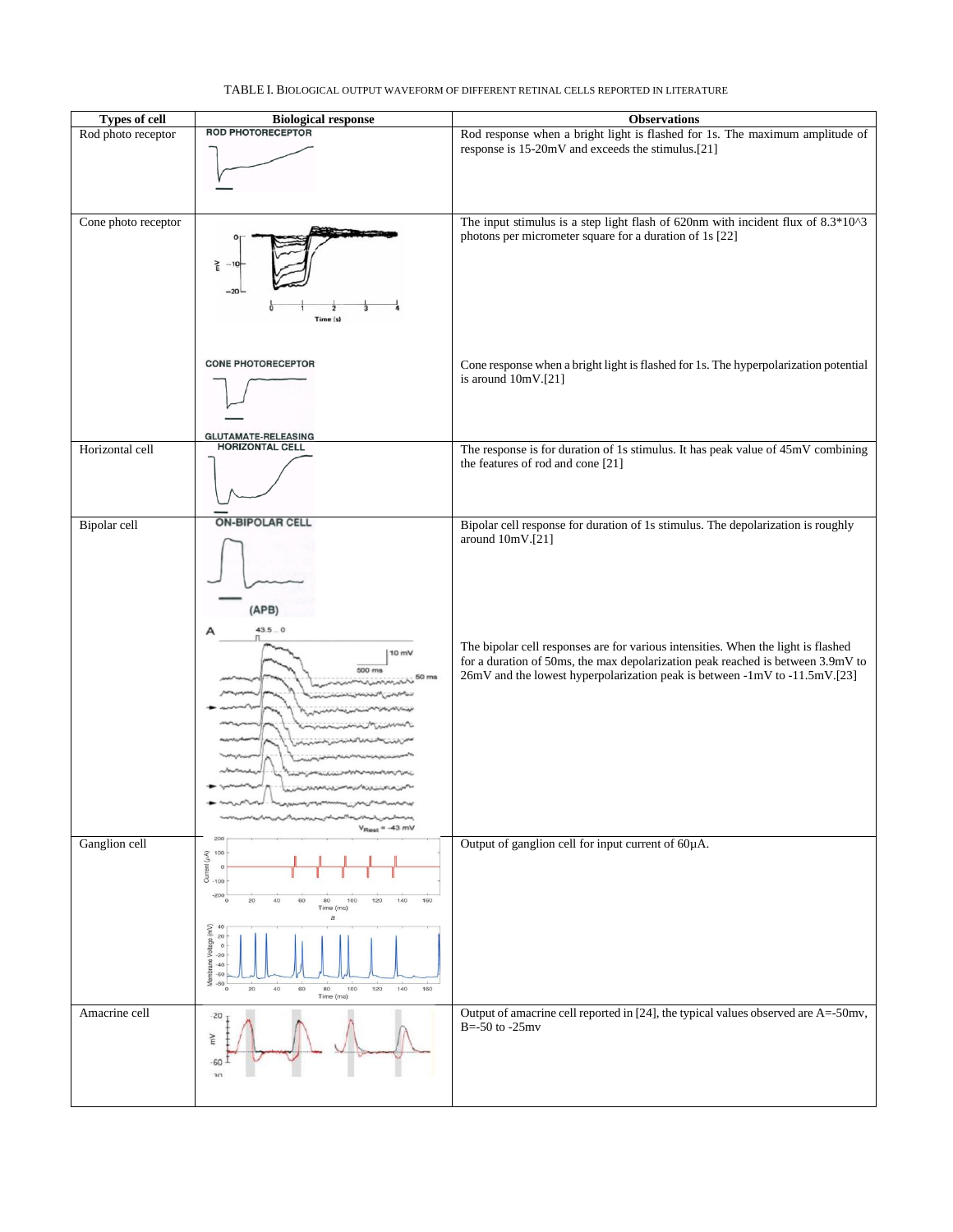

TABLE II: TRANSISTOR ASPECT RATIOS FOR FIG. 6

| <b>Transistor</b> | <b>Aspect Ratio (Width/Length)</b> |
|-------------------|------------------------------------|
| M11, M12          | $7.2 \mu m / 6.6 \mu m$            |
| M13, M14          | $5.4 \text{µm} / 6.6 \text{µm}$    |
| M <sub>19</sub>   | $22.2 \mu m / 6.6 \mu m$           |
| M17               | $5.4 \text{µm} / 6.6 \text{µm}$    |
| M15, M16          | $29.7 \text{µm} / 6.6 \text{µm}$   |
| M18               | $22.2 \mu m / 6.6 \mu m$           |

The output of bipolar stage is given as input to comparator circuit shown in Fig. 6. The ganglion circuit is shown in Fig. 7. As it is assumed that capacitor is initially not charged and constant  $V_{ref}$  is given to inverting terminal, the initial output of the comparator is low. As the gate input of bleed MOSFET is low, with its off state and contrast encoded current  $I<sub>b</sub>$ , the capacitor will charge. The spike frequency will be



IV. RESULT AND DISCUSSION

The input of photoreceptor is a current obtained by converting visual information. The current from seven photoreceptors is then given to horizontal cell which consist of cluster of photoreceptors, one photoreceptor is at center and rest six are surrounding it. The activation or threshold current of bipolar cell is the current obtained by averaging the currents in the cluster of cells. The diffusion of current would be on center or off center.

The central current is reduced as current is diffused, if the current transmits from center to neighboring cells through horizontal cells, if the central photoreceptor has high photocurrent and the outer cells have low intensity. İf diffused current exceeds the threshold then it gets depolarized resulting in activation of on-center bipolar cells. Similarly, off-center bipolar cells get activated in case of low intensity at central photoreceptor cell compared to outer cells. This function of cell is shown in Fig. 8.



Fig. 8. Output (transient analysis) of bipolar cells with 1nA, 10nA and 100nA central photoreceptor current.



As discussed earlier, charging and discharging of capacitor  $V_c$  is responsible for spiking behaviour of ganglion cells. When input of 1nA is given to ganglion cell as shown in Fig. 9, as capacitor is kept constant, it starts charging. Due to negative step given by comparator, the nMOS is off. The nMOS will be on and capacitor will discharge as soon as the comparator gives positive voltage when voltage reaches to threshold voltage. This process continues till source is off. The selection of threshold voltage is done such that the chosen value is less than the lesser than the maximum depolarized voltage. To avoid the circuit operation in meta-stable stage small delay is added. The increment in input value results in increment in charging speed of capacitor and achievement in multiple spikes in same amount of time. Hence variation on frequency of spikes is possible in accordance with functioning of retinal ganglion cell. The output of combined bipolar and ganglion circuit is shown in Fig. 10. The ganglion cell gives more pulses when output of bipolar cell is high, and it gives less pulses when output of bipolar cell is less as shown in Fig. 10.



Fig.10. Output of combined bipolar and ganglion cell circuit